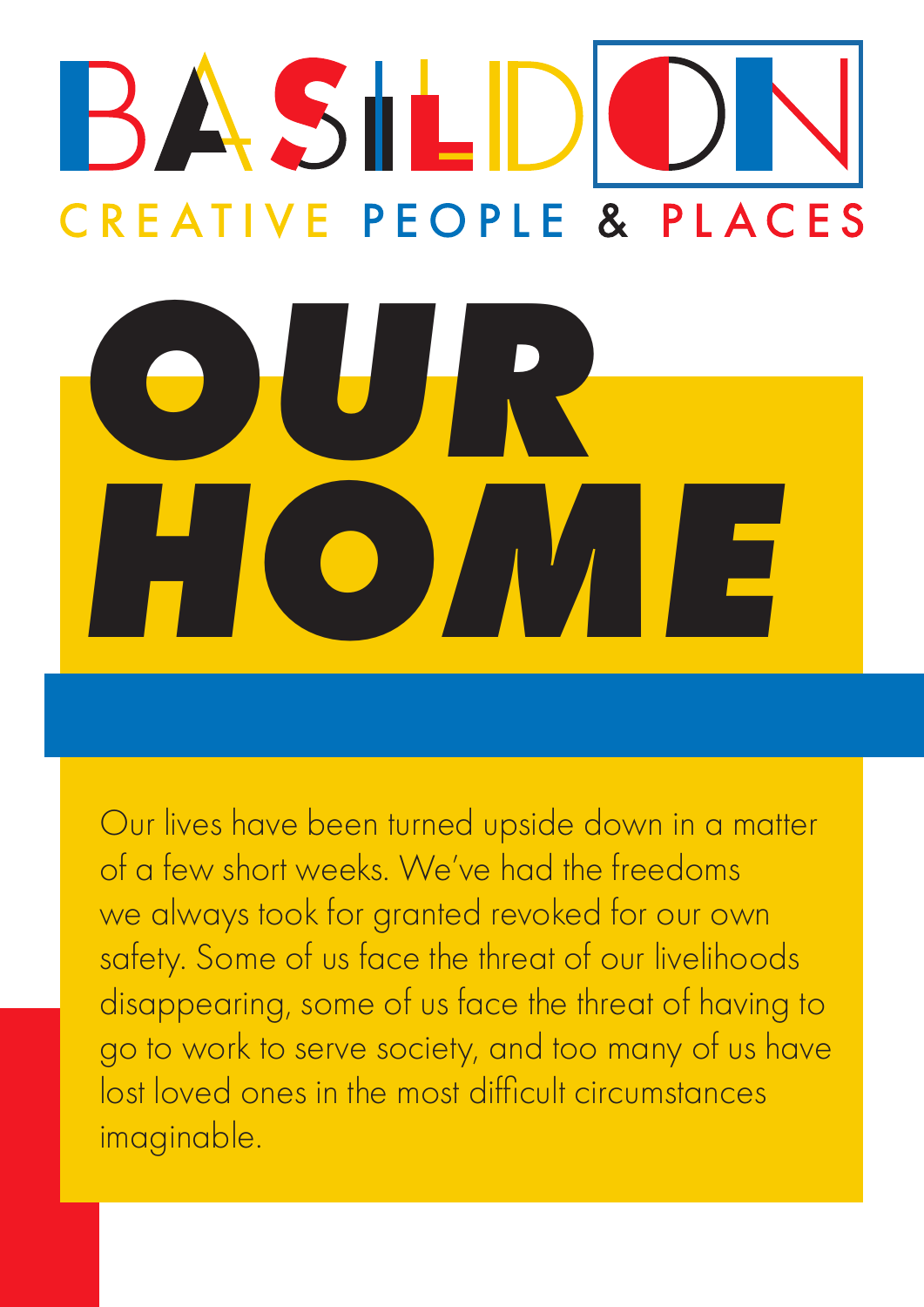# *OUR HOME*

In our struggle to cope with this new, unpredictable world we have found precious ways of coping. We have found pleasure in the simple things in life - making music, growing vegetables, taking a walk, reading a book. We have found each other - our neighbours, our community. The people around us are more important than ever.

There will come a time when the immediate effects of COVID 19 will be over, and we, as a community, will be tasked with rebuilding Basildon. **Will we value the same things that we did at the start of this year? What type of society do we want to live in? What really matters?**

**OUR HOME** aims to bring together 50 people in the midst of a global and local crisis to take a moment of calm in the chaos to have a conversation to reflect on our home, Basildon and our collective future after COVID 19.

**OUR HOME** offers a moment to connect with others, to develop friendships under difficult circumstances. **OUR HOME** offers a space to reflect on our home, on what we value. **OUR HOME** offers a way to break up the long days of social isolation.

# INTRODUCTION

# *HOW IT WORKS*

### WHY BOTHER?

In these uncertain and scary times it is understandable to ask why you would get involved in **OUR HOME**. No doubt you have far more important priorities to deal with urgently.

The resulting questions and answers will be collated into a publication. This document will be available publicly and will be used as a tool to help shape future provisions in Basildon

#### **Please join us if you can.**



From the **4th May 2020** to the **17th May 2020**, 50 people from Basildon will come together, via the Internet, to produce **OUR HOME**, a collaborative text.

Created through a number of email conversations **OUR HOME** will begin with a single question. Those participating will be asked to answer the initial question and then ask another participant of their choosing a new question. This structure will be followed throughout, creating a question and answer trade; a mass pen pal exchange by those living and working in Basildon.